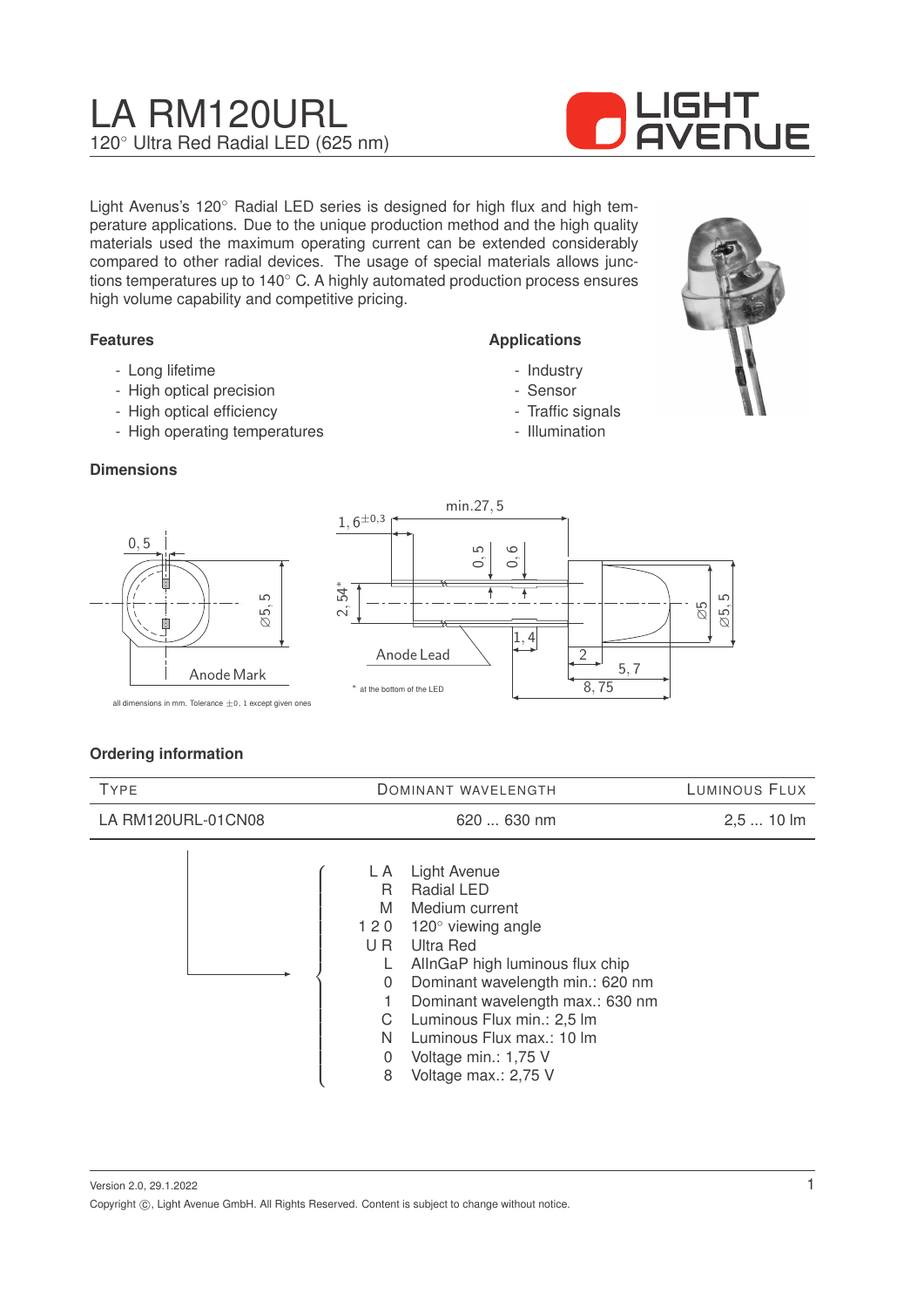

#### **Electro-optical characteristics (T\_A = 25^{\circ} \text{C}</math>)<sup>2</sup>**

| <b>PARAMETER</b>                                                                                                     | <b>SYMBOL</b>                                                            | CONDITION                                                                                                                                          | MIN.               | TYP <sup>1</sup>         | MAX.              | Unit                                 |
|----------------------------------------------------------------------------------------------------------------------|--------------------------------------------------------------------------|----------------------------------------------------------------------------------------------------------------------------------------------------|--------------------|--------------------------|-------------------|--------------------------------------|
| Luminous Flux<br>Luminous intensity<br>Forward voltage<br>Peak wavelength<br>Spectral width<br>Beam Divergence Angle | $\Phi_v$<br>$I_{\eta}$<br>$V_{F}$<br>$\lambda_{peak}$<br>RMS<br>$\theta$ | $I_f = 50 \text{ mA}$<br>$I_f = 50 \text{ mA}$<br>$I_f = 50 \text{ mA}$<br>$I_f = 50 \text{ mA}$<br>$I_f = 50 \text{ mA}$<br>$I_f = 50 \text{ mA}$ | 2,5<br>1.75<br>620 | 2,10<br>625<br>20<br>120 | 10<br>2,75<br>630 | Im<br>cd<br>V<br>nm<br>nm<br>$\circ$ |

## **Maximum ratings (** $T_A = 25$ °C)

| <b>PARAMETER</b>               | <b>SYMBOL</b> | CONDITION                 | <b>MINIMUM</b> | <b>MAXIMUM</b> | UNIT         |
|--------------------------------|---------------|---------------------------|----------------|----------------|--------------|
| <b>Operating Current</b>       | $I_{f,max}$   |                           |                | 70             | mA           |
| <b>Operating Pulse Current</b> | $I_{fp,max}$  | $t_p = 10 \mu s$ , D = 2% |                | 100            | mA           |
| <b>Operating Temperature</b>   | $T_{op}$      |                           | $-40$          | 120            | $^{\circ}$ C |
| Storage Temperature            | $T_{st}$      |                           | $-50$          | 125            | $^{\circ}$ C |
| Junction Temperature           | $T_i$         |                           |                | 140            | $^{\circ}$ C |
| Reverse Voltage                | $V_{R.}$      |                           | 10             |                | V            |
| <b>Power Consumption</b>       | $P_{tot}$     |                           |                | 180            | mW           |

#### **Binning** ( $I_F = 50$  mA)

|            |      | <b>DOMINANT WAVELENGTH</b><br>(NM) |            | LUMINOUS FLUX<br>(LM) |                |                | <b>VOLTAGE</b><br>(V) |      |
|------------|------|------------------------------------|------------|-----------------------|----------------|----------------|-----------------------|------|
| <b>Bin</b> | Min. | Max.                               | <b>Bin</b> | Min.                  | Max.           | <b>Bin</b>     | Min.                  | Max. |
| 0          | 620  | 625                                | С          | 2,5                   | 2,8            | $\overline{0}$ | 1,75                  | 1,95 |
|            | 625  | 630                                | D          | 2,8                   | 3,2            |                | 1,85                  | 2,05 |
|            |      |                                    | E          | 3,2                   | 3,6            | 2              | 1,95                  | 2,15 |
|            |      |                                    | F          | 3,6                   | $\overline{4}$ | 3              | 2,05                  | 2,25 |
|            |      |                                    | G          | 4                     | 4,5            | 4              | 2,15                  | 2,35 |
|            |      |                                    | Н          | 4,5                   | 5              | 5              | 2,25                  | 2,45 |
|            |      |                                    |            | 5                     | 5,6            | 6              | 2,35                  | 2,55 |
|            |      |                                    | J          | 5,6                   | 6,4            | 7              | 2,45                  | 2,65 |
|            |      |                                    | Κ          | 6,4                   | 7,2            | 8              | 2,55                  | 2,75 |
|            |      |                                    |            | 7,2                   | 8              |                |                       |      |
|            |      |                                    | M          | 8                     | 9              |                |                       |      |
|            |      |                                    | N          | $\hbox{9}$            | 10             |                |                       |      |
|            |      |                                    |            |                       |                |                |                       |      |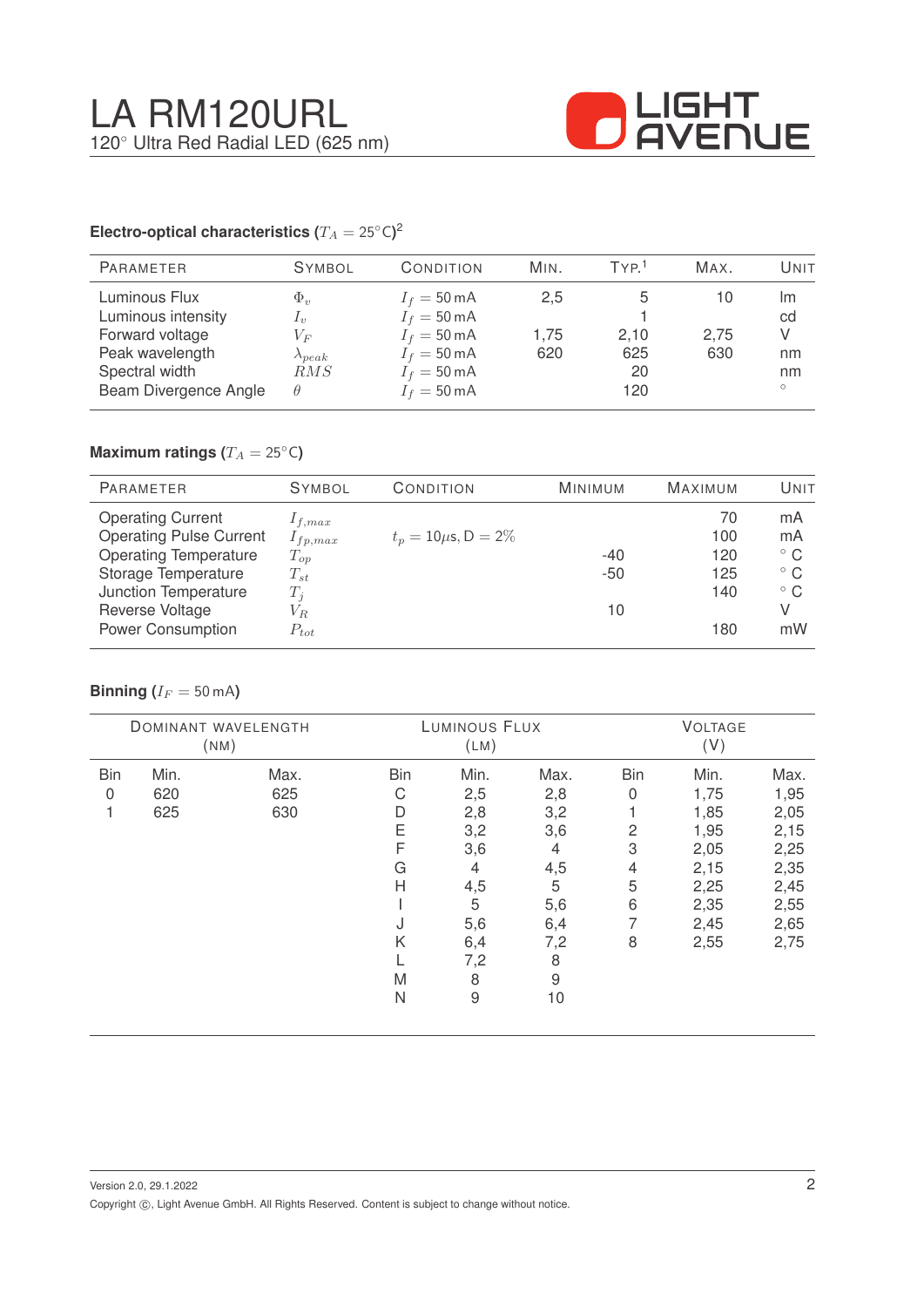

### **Thermal characteristics**

| PARAMETER                                 | <b>SYMBOL</b>  | <b>VALUE</b> | Unit           |
|-------------------------------------------|----------------|--------------|----------------|
| Thermal resistance junction ambient       | $R\Theta_{JA}$ | 180          | K/W            |
| Soldering temperature (3 seconds maximum) | $T_{solid}$    | 260          | $\circ$ $\cap$ |

#### **Recommended Solderpad and internal circuit**





#### **Soldering**

| <b>METHOD</b>        | SOLDERING CON-<br><b>DITIONS</b>                                                                             | REMARK (VALID FOR TTW AND LEAD FREE<br>SOLDERING)                                                                                                                                                                                                                                                                                                                                            |
|----------------------|--------------------------------------------------------------------------------------------------------------|----------------------------------------------------------------------------------------------------------------------------------------------------------------------------------------------------------------------------------------------------------------------------------------------------------------------------------------------------------------------------------------------|
| <b>TTW</b> soldering | Bath temperature<br>250°C, Immersion<br>time: within 5 sec.                                                  | Soldering system: Very good soldering results<br>have been achieved on ERSA soldering sys-<br>tems at a bath temperature of 250°C and at a<br>feeding rate of 1.2 m/s.                                                                                                                                                                                                                       |
| Lead free soldering  | Bath temperature<br>260°C, immersion<br>time: within 3 sec.                                                  | We recommend dosage of the soldering flux<br>with a spray fluxer or nozzle fluxer. If this is not<br>possible, one should pay attention to avoid con-<br>tact of the soldering flux and the LED body and<br>to keep the recommended preheat period.<br>We recommend to use a water based soldering<br>flux (e.g. Pacific 2007 interflux Electronics NV).<br>Do not use alcohol based fluxer. |
| Soldering iron       | 30W or smaller,<br>temperature at tip<br>of iron maximum<br>$300^{\circ}$ C, soldering<br>time within 3 sec. | During soldering take care not to press the tip<br>of iron against the lead. To prevent heat from<br>being transferred directly to the lead hold the<br>lead with a pair of tweezers while soldering.                                                                                                                                                                                        |

Actual solder profile may vary from the example given, and is very much depending on wave type, machine configuration, geometrical configuration, board shape etc. It is strongly recommended to optimize and

Version 2.0, 29.1.2022 Copyright  $\circled{c}$ , Light Avenue GmbH. All Rights Reserved. Content is subject to change without notice.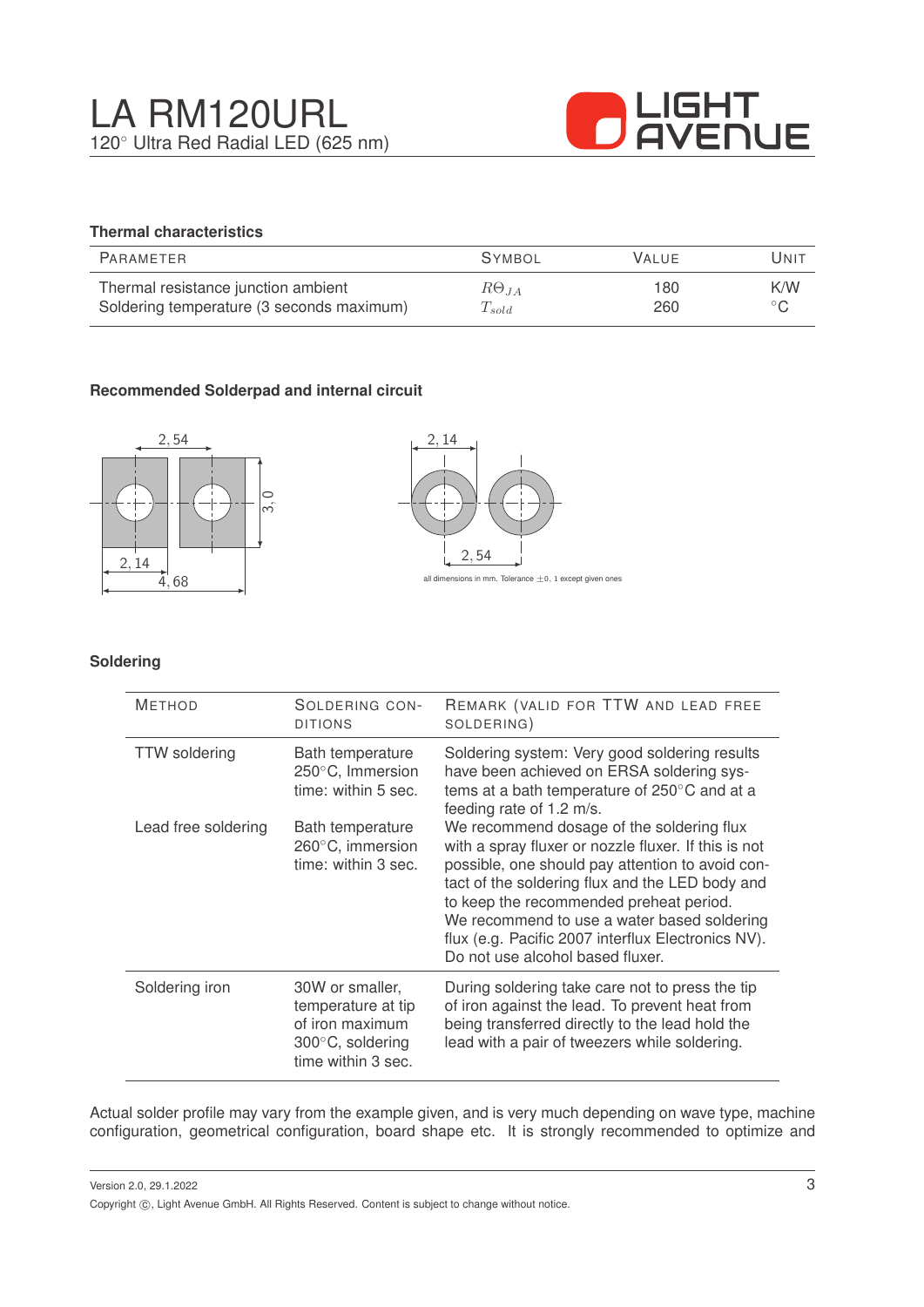





evaluate the actual soldering conditions carefully for each individual project before releasing the soldering process.

#### **Mounting**

- The lead should be bent at a point located at least 0.8 mm away from the package. Bending should be performed with base firmly fixed by means of a jig or radio pliers.
- Lead binding should be carried out prior to soldering and never during or after soldering.
- Locate the lead, ensuring correct alignment, thereby reducing stress to the LED.
- Due to thermoplastic encapsulant the LEDs are slightly more sensitive to the effects of stress during automatic mounting (such as mechanical stress within the package resin transmitted via the leads).
- The insertion pressure and clinching angle must both be minimized so as to minimize the leadcuttingstress and clinch stress applied to the LED lamps.
- Please evaluate the specific mounting process carefully for each individual project before actually using the automatic mounting machine to mount these LED lamps. Setting the best clinch angle and force may require experimentation when the automatic insertion machine is first set up.
- Please pay attention: The heat sink lead is also the anode lead at the same time. Metal pads on PCB surrounding the heat sink leads of the LEDs should be as large as possible.



Version 2.0, 29.1.2022 Copyright ©, Light Avenue GmbH. All Rights Reserved. Content is subject to change without notice.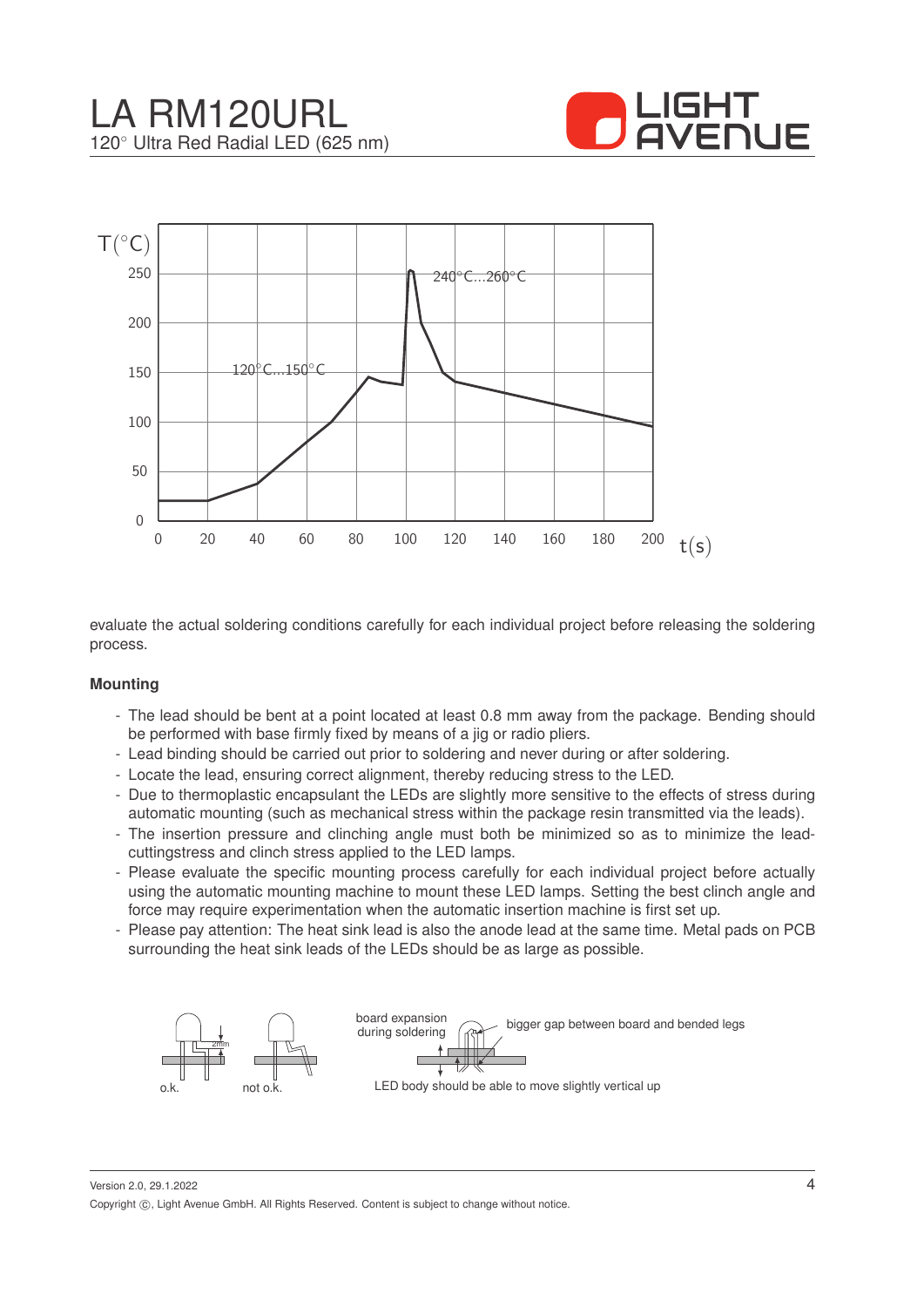

#### **Cleaning and Coating**

Do not use untested chemical liquids, because they may cause crack formation or haze on the surface of the plastic body. When cleaning is required, refer to the following table for the proper chemical to be used (Immersion time less than 3 minutes at room temperature).

| SOIVENT           | <b>ADABTABILITY</b> |
|-------------------|---------------------|
| Water             | can be used         |
| Amonium Hydroxide | can be used         |

Should you intend to provide the LEDs with a conformal coating, please take care to use a water-based coating.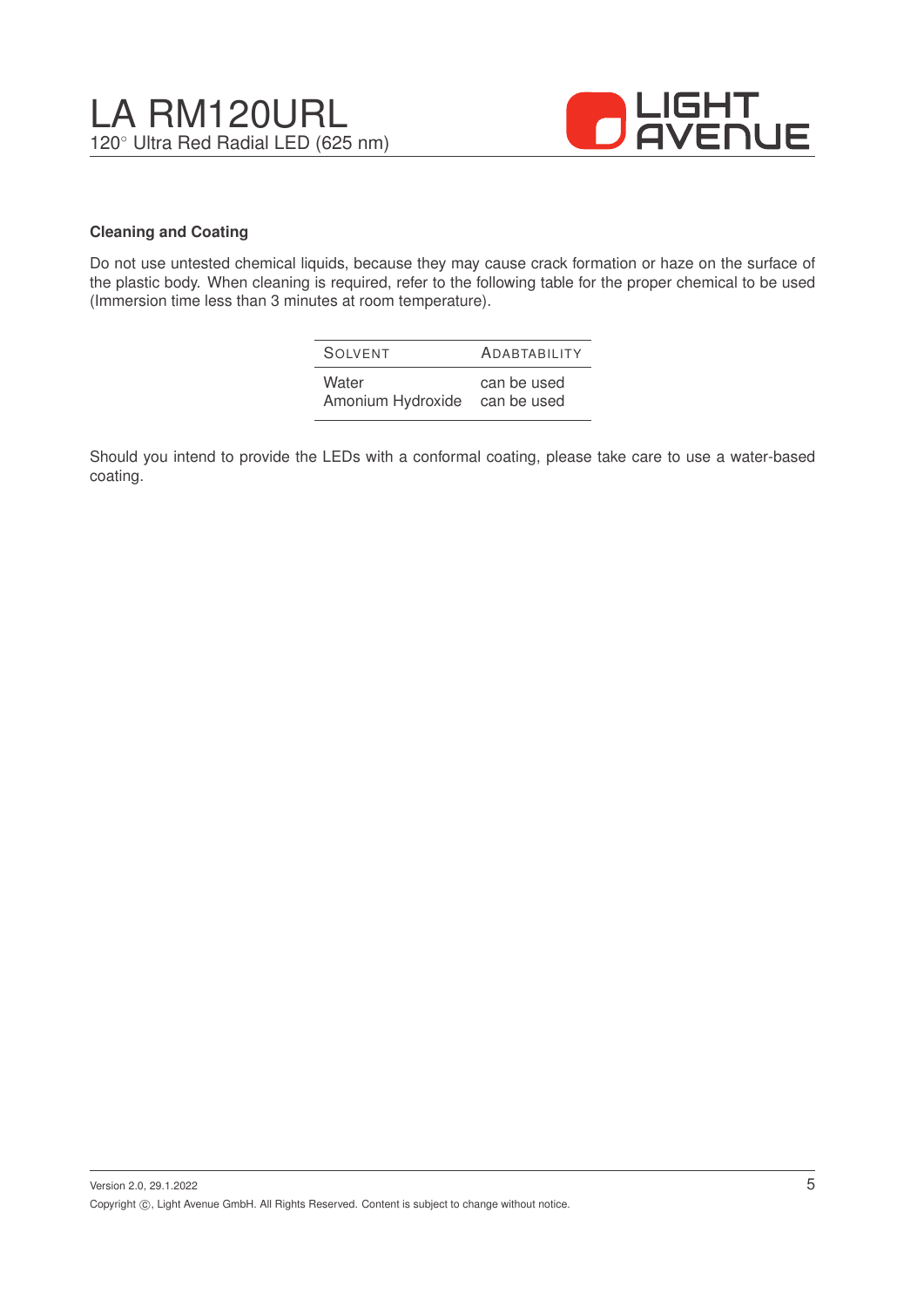

## Typical electro-optical data<sup>2</sup>



Version 2.0, 29.1.2022 Copyright ©, Light Avenue GmbH. All Rights Reserved. Content is subject to change without notice.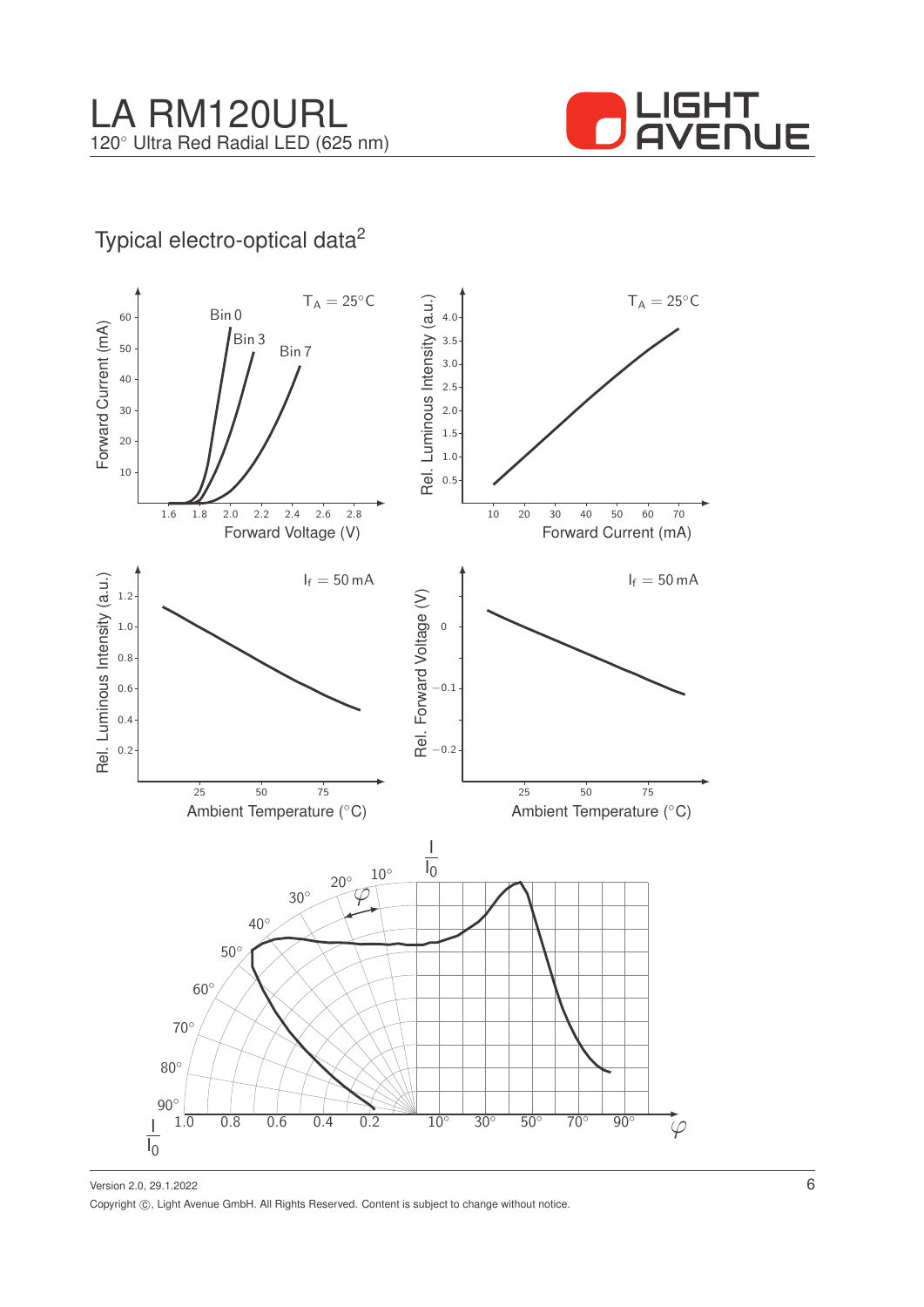

#### **Important Usage and Application Information**

Lead free product - RoHS compliant.

All products, product specifications and data to improve reliability, function, design or otherwise are subject to change without notice. The information describes the type of component and shall not be considered as assured characteristics.

Due to technical requirements components may contain dangerous substances. For information on the types in question please contact our Sales Organization.

The light output of the products may cause injuries to human eyes in circumstances where the products are viewed directly with unshielded eyes. LEDs can emit highly concentrated light which can be hazardous to the human eye. Products which incorporate these devices have to follow the safety precautions given in IEC 60825-1 and IEC 62471.

#### **Handling and Storage Conditions**

Please be careful when handling the products, particularly if an over-voltage exceeds the maxium rating. The overflow in energy may cause damage to the products. In addition these products are sensitive to static electricity. Customers have to take care when handling the products to ensure that the handling process is fully protected against static generation. Ensure that products are grounded and that the facility has conductive mats, antistatic uniforms and shoes. Antistatic containers are considered to be a good insurance against static electricity. The soldering iron point should be properly grounded. An atmospheric ionizer is recommended for use in the facility where static could be generated.

Storage ambient conditions for all LEDs in sealed packages must be within  $T_A = 10...40^\circ$ C and relative humidity < 60%. LEDs in opened packages must be used within 2 weeks after opening. Storage time under the conditions above in sealed packages must not exceed 24 months.

#### **Packing**

LEDs are packaged automatically with a quantity of 1000 or 2000 pieces into paperboard containers. Labels for identification of cathode and anode and with the lot data are placed on the box. The label shows company name and address, LED type, quantity, lot number, production date, machine number and the appropriate barcode. The box is hermetically sealed in a plastic bag for shipment.

#### **Returns and Complaints**

For complaints and returns of material a RMA-number is necessary. Samples for analysis purposes can be send to us without credit.

#### **Shipping Conditions**

If not otherwise arranged, the "General Terms of Business of Light Avenue GmbH" apply for any shipment. If this document is not familiar to you, please request it at our nearest sales office.